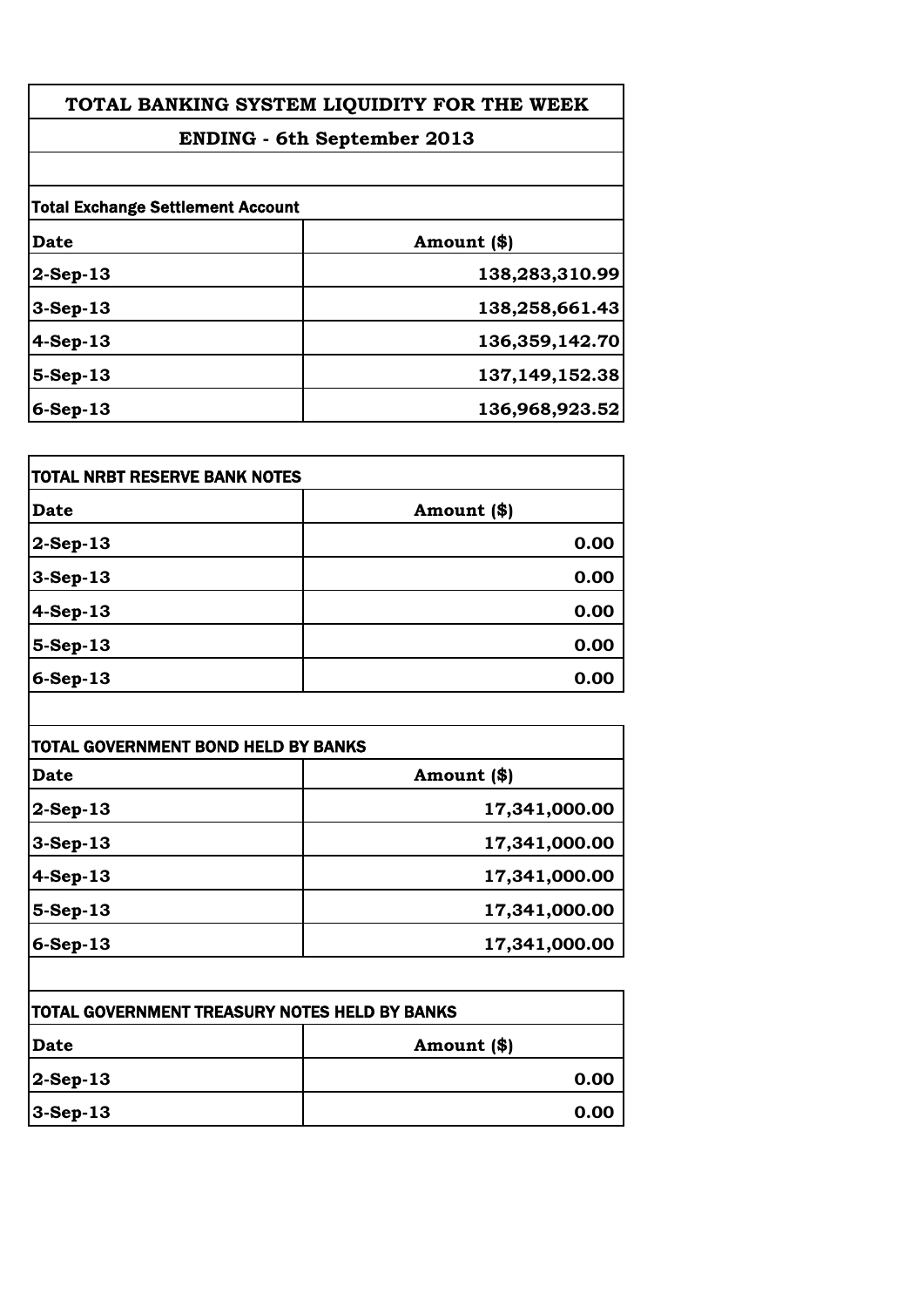| TOTAL BANKING SYSTEM LIQUIDITY FOR THE WEEK<br><b>ENDING - 13th September 2013</b> |                   |  |
|------------------------------------------------------------------------------------|-------------------|--|
|                                                                                    |                   |  |
| <b>Total Exchange Settlement Account</b>                                           |                   |  |
| Date                                                                               | Amount (\$)       |  |
| $9-Sep-13$                                                                         | 138,701,149.38    |  |
| 10-Sep-13                                                                          | 137,186,771.36    |  |
| $11-Sep-13$                                                                        | 137, 377, 304. 01 |  |
| $12$ -Sep-13                                                                       | 137,503,009.32    |  |
| 13-Sep-13                                                                          | 138,058,517.13    |  |
|                                                                                    |                   |  |

| <b>TOTAL NRBT RESERVE BANK NOTES</b> |             |
|--------------------------------------|-------------|
| <b>Date</b>                          | Amount (\$) |
| 9-Sep-13                             | 0.00        |
| 10-Sep-13                            | 0.00        |
| $ 11-Sep-13$                         | 0.00        |
| $ 12$ -Sep-13                        | 0.00        |
| $13-Sep-13$                          | 0.00        |

| Date        | Amount (\$)   |
|-------------|---------------|
| $9-Sep-13$  | 17,341,000.00 |
| $10-Sep-13$ | 17,341,000.00 |
| $11-Sep-13$ | 17,341,000.00 |
| 12-Sep-13   | 17,341,000.00 |
| 13-Sep-13   | 17,341,000.00 |

| <b>TOTAL GOVERNMENT TREASURY NOTES HELD BY BANKS</b> |             |
|------------------------------------------------------|-------------|
| Date                                                 | Amount (\$) |
| $ 9-Sep-13 $                                         | 0.00        |
| $ 10$ -Sep-13                                        | 0.00        |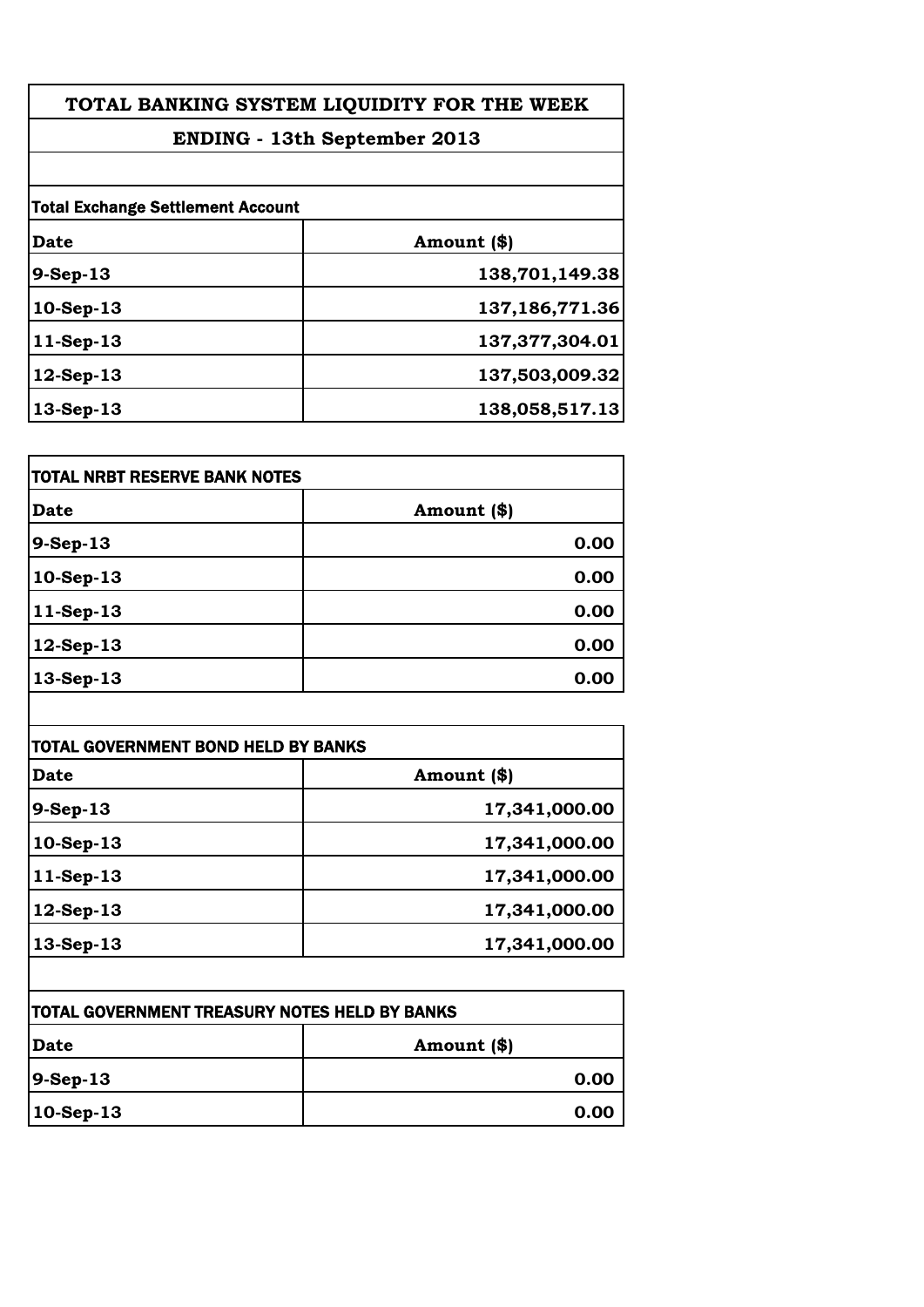| TOTAL BANKING SYSTEM LIQUIDITY FOR THE WEEK |                |
|---------------------------------------------|----------------|
| ENDING - 20th September 2013                |                |
|                                             |                |
| <b>Total Exchange Settlement Account</b>    |                |
| Date                                        | Amount (\$)    |
| $16-Sep-13$                                 | 137,502,834.02 |
| $18-Sep-13$                                 | 136,063,451.02 |
| 19-Sep-13                                   | 136,219,524.55 |
| $20-Sep-13$                                 | 136,217,385.89 |
|                                             |                |

| TOTAL NRBT RESERVE BANK NOTES |             |
|-------------------------------|-------------|
| <b>Date</b>                   | Amount (\$) |
| $16-Sep-13$                   | 0.00        |
| $ 18-Sep-13$                  | 0.00        |
| 19-Sep-13                     | 0.00        |
| 20-Sep-13                     | 0.00        |

| Date                   | Amount (\$)   |
|------------------------|---------------|
| 16-Sep-13              | 17,341,000.00 |
| 18-Sep-13              | 17,341,000.00 |
| $19-Sep-13$            | 17,341,000.00 |
| $ 20 - \text{Sep-13} $ | 17,341,000.00 |

| <b>TOTAL GOVERNMENT TREASURY NOTES HELD BY BANKS</b> |             |
|------------------------------------------------------|-------------|
| <b>IDate</b>                                         | Amount (\$) |
| $ 16 - \text{Sep-}13 $                               | 0.00        |